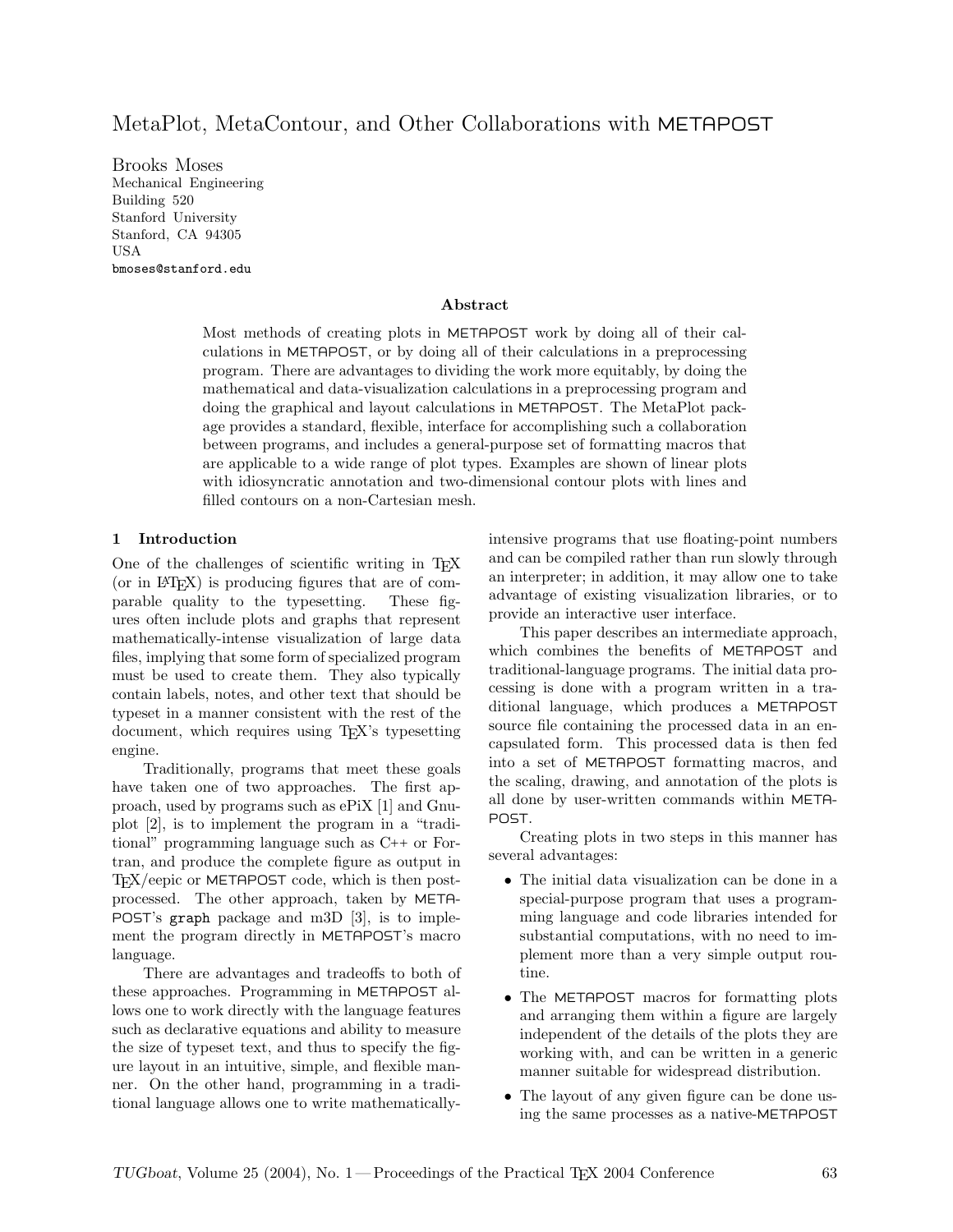

Figure 1: A capillary surface on a liquid touching a solid wall, after Batchelor [4].

drawing.

#### 2 A simple example

Consider, by way of example, a plot of the shape of a meniscus formed by a liquid surface meeting a solid wall, as shown in Figure 1. The surface curve is given by a somewhat complicated expression involving inverse hyperbolic cosines, $<sup>1</sup>$  and is represen-</sup> tative of calculations that would be easier to do in a traditional programming language.

The C++ program to produce this curve in a METAPOST format is straightforward. The most complicated part is the function to generate a string containing a METAPOST representation of a point, which we accomplish using the  $\langle$ stream $\rangle$  standard library.

```
string mpoint(double x, double y) {
      ostringstream pointstring;
 pointstring.setf(ios_base::fixed, ios_base::
        floatfield);
 pointstring.precision(5); pointstring << '('<< x<< ', ' << y<<')'; return pointsting.str();
```
The setf and precision commands set the numeric format for the stream (fixed-precision, five decimal places), and then the coordinates are fed into the ostringstream with the appropriate punctuation, producing a result like (0.01556,0.75006).

Given this and a capillary() function that computes the equation for the surface, creating the METAPOST command for the curve is simply a matter of looping through the points and dumping them to the standard output, with appropriate text before and after the loop to define the picture variable and close the curve into a cyclic path.

<sup>1</sup> For those who are curious, the equation (from  $[4]$ ) is

$$
\frac{y}{d} = \cosh^{-1} \frac{2d}{z} - \cosh^{-1} \frac{2d}{h} + \left(4 - \frac{h^2}{d^2}\right)^{\frac{1}{2}} - \left(4 - \frac{z^2}{d^2}\right)^{\frac{1}{2}},
$$

int main() { double theta =  $pi/4.0$ ; double  $d =$ 1.0; double  $h =$  $sqrt{(2.0 * d * d * (1.0 - sin(theta))};$  double y, z; cout << "picture capillary;\n"; cout << " capillary := nullpicture;\n"; cout << "addto capillary contour  $" << mpoint(0.0,$ h); for(int  $i = 99$ ;  $i > 2$ ;  $i$ -- ) {  $z = (i/100.0) * h$ ;  $y =$ capillary(z,h,d); cout << " .. " <<  $mpoint(y, z)$ ; } cout  $<<$  "  $--$  "  $<< mpoint(y, -0.5);$  cout  $<<$  " -- "  $<< mpoint$  $(0.0, -0.5)$ ; cout << "  $-- cycle$ ; \n"; }

This produces the following METAPOST code as output:

```
picture capillary; capillary :=
    nullpicture; addtocapillary contour
    (0.00000,0.76537) .. (0.00772,0.75771)..
    (0.01556,0.75006)
        \% \left[ \ldots \right] and so forth \ldots(3.39322, 0.02296) --
    (3.39322,-0.50000) --(0.00000,-0.50000)-- cycle;
```
We can then follow this with additional META-POST commands to scale the figure to an appropriate size for printing on the page, and draw axes and labels, in order to produce the plot shown in Figure 1.

```
\begin{bmatrix} \text{beginfig}(1) \text{ draw} \end{bmatrix} (capillary scaled 0.5in) withcolor
 0.85white; linecap := butt; pickup pencircle scaled
          1pt; drawarrow
```

```
(0,−0.25in) -- (0, 0.5in); label.top(btex $z$ etex
       ,(0,
```

```
0.5in)); x1 := (xpart(lrcorner <i>capillary</i>) * 0.5in, 0)+ (0.1in, 0);
```
drawarrow  $(0,0)$  -- x1; label.rt(btex \$y\$ etex, x 1);

```
pickup pencircle scaled 0.25pt; x2 := ulcorner
       capillary scaled
```
0.5in; draw  $((0,0)$  --  $(0.24in, -0.24in)$ ) shifted x2; label(btex

```
\theta \text{ } \text{etcx}, x2 + (0.07\text{in}, -0.18\text{in}));endfig; end
```
Although this example produces a perfectly serviceable result, it has some noteworthy drawbacks. The scale factor of 0.5 in does not have a clear relationship to the size of the plot, and producing a plot of a particular size would require measurement of the capillary picture and explicit computation of the scale factor. The locations of the annotations

where  $h^2 = 2d^2(1 - \sin \theta)$  is the height of the meniscus,  $\theta$  is the contact angle, and  $d$  is a scaling parameter related to the surface tension and liquid density.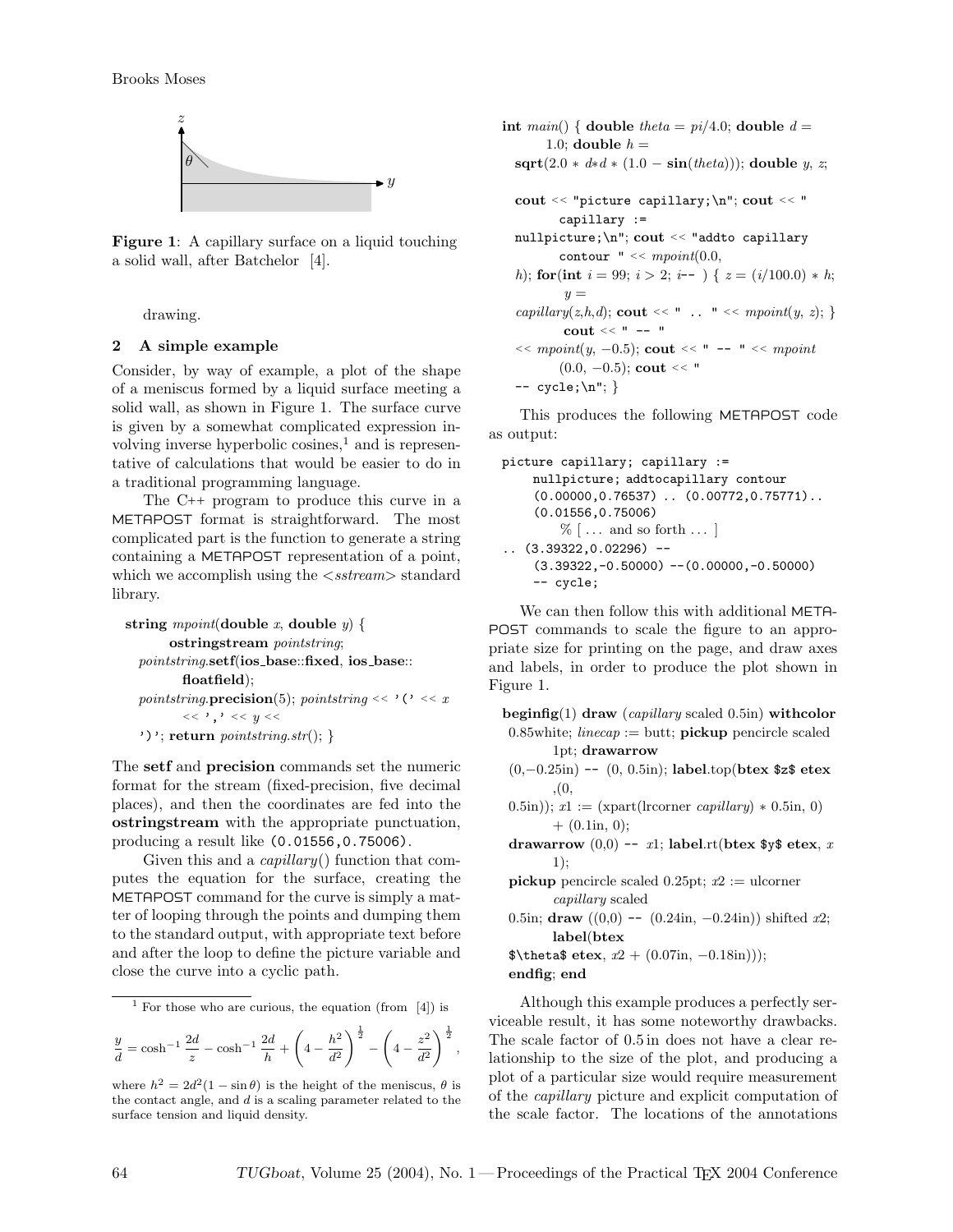are likewise determined by explicit measurement, or by being typed in directly. If we were to change one of the parameters in the C++ program and re-run it, many of the values in the METAPOST code would need to be changed as well.

# 3 A more general example: The MetaPlot package

The MetaPlot package is designed to address many of the shortcomings of the example given in Section 2. It provides a consistent way of transferring the plot commands and associated metadata from the generating program into METAPOST, and direct handles for manipulating the plots within META-POST using its normal idiom of declarative equations rather than procedural assignments.

To accomplish this in a general manner, we define two types of METAPOST data structures: plot objects and plot instances. A plot object is a plot "in the abstract", containing paths, filled contours, and metadata that make up the plot (or a set of related plots), represented in a manner that is independent of the details of how the plot is positioned. By contrast, a plot instance is a plot "on the page", containing parameters for the scaling and positioning of a given plot, and a reference to a parent plot object that gives the actual pictures to be drawn.

A typical preamble for a figure using MetaPlot will consist of an input metaplot command to load the MetaPlot macros, an input command to load the METAPOST file that contains the plot objects (typically an output file from the preprocessing program), and calls to the MetaPlot macros to generate plot instances from the plot objects.

### 3.1 The concept of a plot-object

Suffix arguments and multi-token variable names in METAPOST allow us to define data structures that approximate structures or objects in more traditional programming. The correspondence is not exact; in particular, there is no data type associated with the overall object. METAPOST is simply passing around a fragment of a variable name and constructing complete variable names from it, so any arbitrary element can be added to the class without changing its type. Thus, the MetaPlot macros can deal with arbitrary types of plots in a generic manner, so long as they meet a few minimal requirements that allow them to be scaled and positioned.

The paths and contours that make up a plot object are not defined in terms of the native data coordinates, but are rescaled to fit within a unit box (that is, extending from 0 to 1 in both coordinate directions), which is treated as the bounding box of the plot for purposes of scaling and positioning.<sup>2</sup> As a result, the possibility of coordinates too small or too large for METAPOST's fixed-point number representation is avoided; in addition, positioning the plot on the page is a simple matter of scaling by the final width and height and shifting by the final position of the lower-left corner. The original data scales are stored in four numeric components that record the values corresponding to the extents of the bounding box, and can be used later to rescale the plot to an appropriate size and aspect ratio.<sup>3</sup>

The remaining details of the format can be shown by rearranging the example from Section 2 into a plot object, as follows. For purposes of later examples, we will presume that this has been saved as capillary.mp.

- % Definition of capillary plot-object
- % Picture components
- picture *capillary.fplot*; *capillary.fplot* := nullpicture; addto
	- capillary.fplot contour  $(0.00000, 1.00000)$ ... (0.00227,0.99395) .. (0.00459,0.98790)  $\%$   $\left[ \ldots \right]$  and so forth  $\ldots$   $\left[ \right]$  $(1.00000, 0.41329)$  --  $(1.00000, 0.00000)$  -- $(0.00000, 0.00000)$  -cycle; picture capillary.lplot; capillary.lplot := nullpicture; addto capillary.lplot doublepath (0.00000,1.00000) .. (0.00227,0.99395)  $\%$   $\left[ \ldots \right]$  and so forth  $\ldots$   $\left[ \right]$

```
.. (1.00000,0.41329);
```
% Required metadata

numeric capillary.xleft; capillary.xleft =  $0.0$ ; numeric

 $capillary.xright; capillary.xright = 3.39322; **numeric**$ capillary.ybot;

capillary.ybot =  $-0.5$ ; numeric capillary.ytop;  $capillary.ytop =$ 

0.76537;

- % Plot-specific metadata
- $pair\; capillary.context point; \; capillary.context point =$  $(0.0, 1.0);$

<sup>&</sup>lt;sup>2</sup> Using a box from  $-4096$  to  $+4096$  would make better use of METAPOST's fixed-point number range, but even on a unit box expanded to a 2-meter-wide poster, the granularity is only 0.03 mm— which is better than most printers. A larger box is probably not worth the inconvenience.

<sup>3</sup> Although these variables are represented here as numerics and thus are still vulnerable to under- or overflow, it would be a simple matter to replace them with string-represented numbers from the sarith package.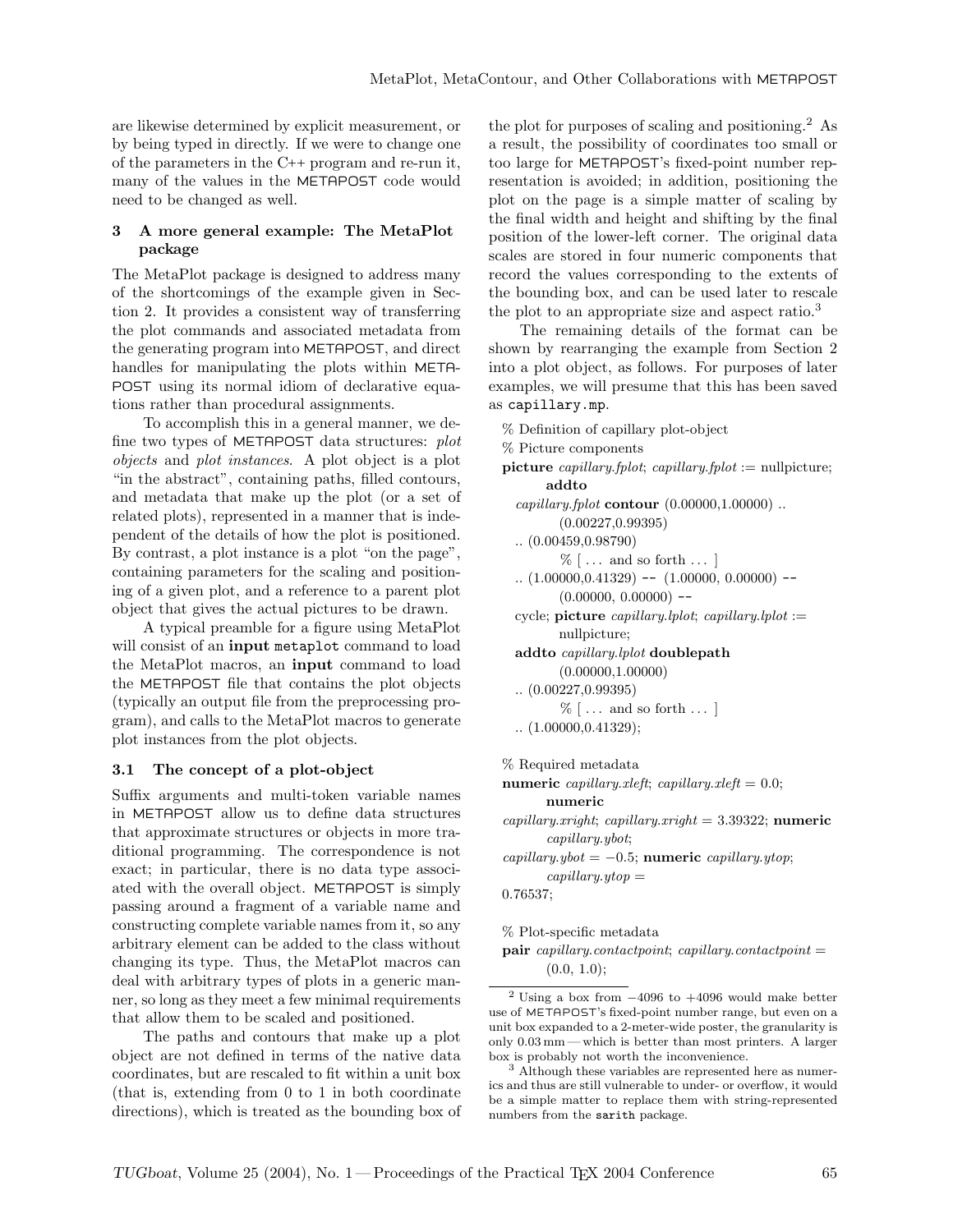# numeric capillary.contactangle; capillary.  $contact angle = 45.0;$

In this case, I have also added an additional component: this version of capillary contains a path for the liquid surface line (capillary.lplot), as well as the original filled contour (now capillary.fplot); the decision about which of them to draw can be made later. A plot object can contain any number of these pictures (even zero), with arbitrary names.

The four required scale variables are *capillary*. xleft, .xright, .ybot, and .ytop; these, for purposes of the MetaPlot macros, must be named thus.

Finally, there are two metadata variables for this particular plot, capillary.contactpoint and capillary.contactangle, which will be useful in drawing the annotations. Any number of additional variables can be present, with arbitrary names. Of note is that .contactpoint is given in the same unit-box coordinate system that the paths and contours are in, allowing it to be positioned by the same macros that scale and position the picture components.

# 3.2 Creation of a plot instance

The next step after creating plot objects is manipulating them on the page by means of plot instances. A plot instance thus needs to contain three sets of components: coordinates and dimensions of the plot as shown on the page, a representation of the plot's internal scale for use in alignment and producing axes, and a means of accessing picture components from its parent plot object. These are created by the  $plot_instantiate()$  macro, which is part of MetaPlot; the version below is simplified somewhat.

% Args: inst is the new plot instance.

% plot object is the parent plot object.

def plot\_instantiate(suffix inst)(suffix plot\_object) =

% Define (unknown) parameters for plot-instance % location on page

numeric inst.pagewidth, inst.pageheight; numeric inst.pageleft,

inst.pageright, inst.pagetop, inst.pagebottom; inst.  $paqeleft +$ 

 $inst. page width = inst. page right; inst. page bottom +$  $inst. page height =$ 

inst.pagetop;

```
% Define (known) parameters for plot's scaling
  numeric inst.scaleleft, inst.scaleright, inst.scaletop,
           inst.scale bottom; inst.scale left :=plot_object.xleft;
           inst. scale right := plot\_object. x right; inst.scalebottom :=
```


Figure 2: The capillary surface, in its unadorned form as plot object elements scaled to 2.0in by 0.75in.

> $plot\_object.ypottom; inst.scaletop :=$  $plot\_object.ut$

% Pointer-function to plot object's plots, scaled % and positioned.

vardef inst.plot(suffix  $name) = plot\_object.name$ xscaled inst.pagewidth yscaled inst.pageheight shifted ( inst.pageleft,

inst.pagebottom) enddef; enddef;

Note that, immediately after a plot instance is created, the page information is unknown while the scale information is known.

We can now start putting plot objects on the page in a limited fashion, by assigning known values to the unknown page information, and then drawing the scaled picture elements.

| input metaplot          | % MetaPlot macros                                         |
|-------------------------|-----------------------------------------------------------|
| input capillary         | % capillary plot object                                   |
|                         |                                                           |
|                         | $plot\_instantiate(plotA, capillary); plotA, pageleft =$  |
| $0.0$ :                 |                                                           |
|                         | $plot A, page bottom = 0.0; plot A, page width = 2.0$ in; |
| $plot A. page height =$ |                                                           |
|                         | 0.75in; beginfig(2) draw $plotA.plot(fplot)$              |
| withcolor               |                                                           |
|                         | 0.85 white; draw $plotA.plot(plot)$ with pen pencircle    |
| scaled 1pt;             |                                                           |
| endfig: end             |                                                           |
|                         |                                                           |

The result of this is shown in Figure 2. Note that the color of the filled plot and the line size for the line plot are specified in the draw command, rather than in the plot object.

# 3.3 Manipulation of plot-objects

The bare plot instances are of little use without a set of macros for manipulating them. We start with a macro to set the x-axis and y-axis scales to equal values:

```
def plot_setequalaxes(suffix inst) = inst.pagewidth =
        inst.pageheight
```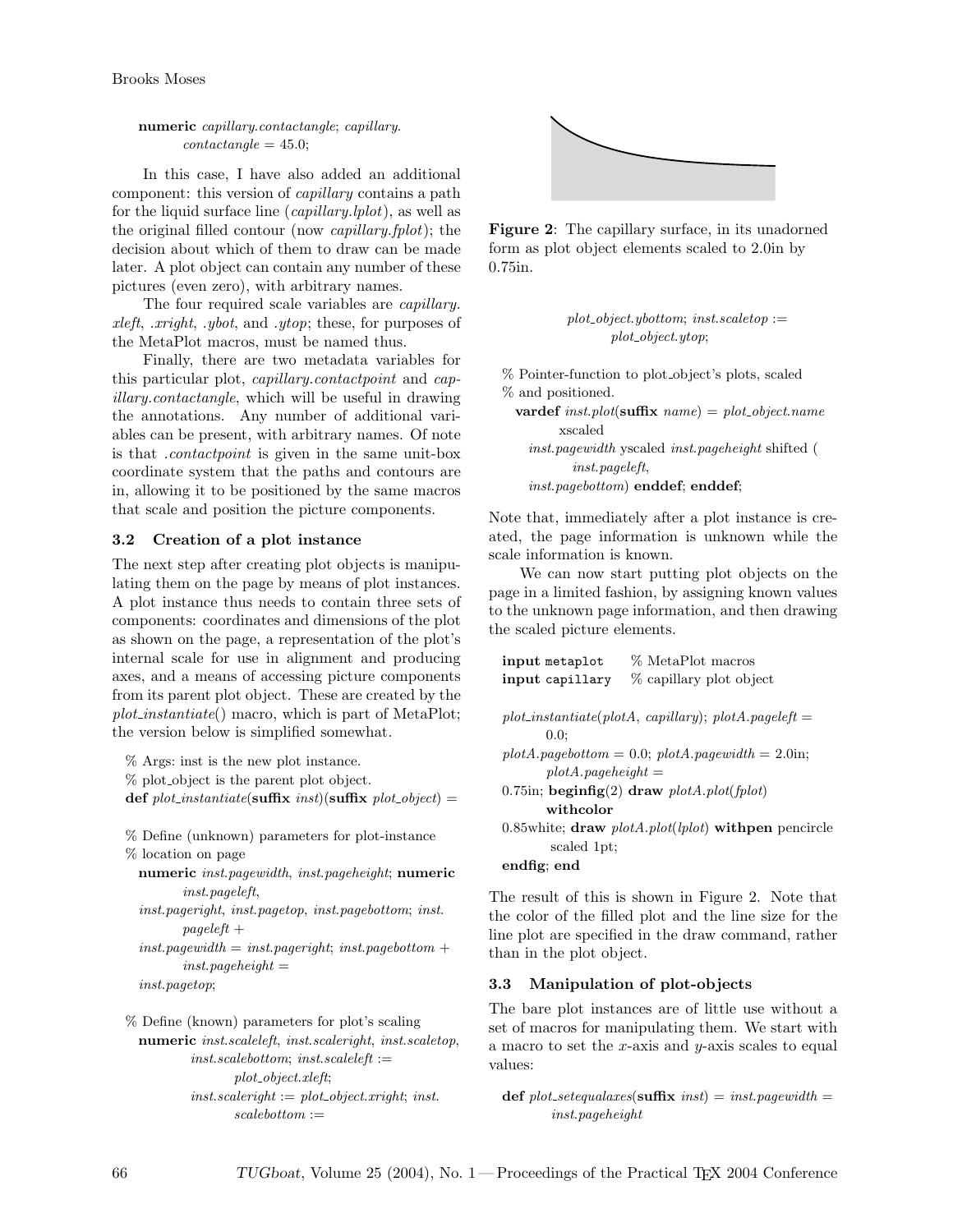∗ ((inst.scaleright − inst.scaleleft) / (inst.scaletop − inst.scalebottom)); enddef;

This is written so that the page-related variables do not appear in the denominator of fractions, because either one (or both) of them may be unknown when the macro is called, and METAPOST can only solve linear equations.

There is also a set of macros for converting between locations expressed in the plot's coordinates and locations on the page. For example,

```
def plot_xpageloc(suffix inst)(expr scalex) = inst.
       pageleft + (scalex)− inst.scaleleft) ∗ (inst.pagewidth / (inst.scaleright
         −
```

```
inst.scaleleft)); enddef;
```
The additional macros in this series are *ypageloc*,  $zpageloc$  (which takes an x and a y coordinate as input, and returns a point), and xscaleloc and yscaleloc for the reverse direction of converting from a page location to a plot coordinate.

With these, we have most of what we need to manipulate plots in an intuitive way. For instance, consider the figure from Section 2, which can now (with some small changes) be written in a much more general way as

| input metaplot                         | % MetaPlot macros                                                           |
|----------------------------------------|-----------------------------------------------------------------------------|
| input capillary                        | % capillary plot object                                                     |
|                                        |                                                                             |
| $plot\_instantiate(plotB, capillary);$ |                                                                             |
|                                        | $plot\_setequalsces(plotB); plotB, pageleft = 0.0; plotB.$                  |
| $paqebottom =$                         |                                                                             |
|                                        | 0.0; $plotB$ . <i>pageheight</i> = 0.75in; <b>beginfigi&gt;fig</b> (3) draw |
|                                        | $plotB.plot(fplot)$ withcolor 0.85white; linecap :=                         |
| butt; pickup                           |                                                                             |
| pencircle scaled 1pt;                  |                                                                             |
| $\%$ z-axis (vertical)                 |                                                                             |
|                                        | $z1 = (plotB, pageleft, plotB, pagebottom); z2 = ($                         |
| plotB, page left,                      |                                                                             |
| $plotB.\text{page}top + 0.1\text{in};$ |                                                                             |
| $\%$ y-axis (horizontal)               |                                                                             |
|                                        | $z3 = (plotB, pageleft, plot\_ypageloc(plotB, 0.0)); z4$                    |
|                                        |                                                                             |
|                                        | $(plotB, page right + 0.1in, plot\_ypageloc(plotB, 0.0));$                  |
| drawarrow $z1 -$                       |                                                                             |
|                                        | z2; label.top(btex \$z\$ etex, z2); drawarrow z3                            |
| $-- z4$                                |                                                                             |
|                                        | label.rt(btex $\frac{1}{2}$ etex, z4); pickup pencircle                     |
| scaled                                 |                                                                             |
| 0.25pt;                                |                                                                             |
| % Label for contact angle              |                                                                             |



**Figure 3:** The capillary surface, with equal  $y$  and z scales, a page height of 0.75in, and appropriate annotations.



Figure 4: The capillary surface with parameters and page height as in Figure 3, but with  $\theta = \pi/6$ .

| $\mathbf{z}5 = plotB.plot(contact point); \mathbf{z}6 = \mathbf{z}5 + 0.24$ in * |
|----------------------------------------------------------------------------------|
| $\mathrm{dir}(-90 +$                                                             |
| capillary.contactangle); $z7 = z5 + 0.18$ in * dir(-90                           |
|                                                                                  |
| 0.5*capillary.contactangle); $d$ raw z5 -- z6; label(                            |
| btex                                                                             |
| \$\theta\$ etex, z7); endfig; end                                                |

The result of this is shown in Figure 3. We can demonstrate that this is flexible by changing the value of  $\theta$  to  $\pi/6$  rather than  $\pi/4$ , and recreating the figure using exactly the same files; the result is shown in Figure 4. Note that changing the contact angle raises the contact point, making the plot taller in scale coordinates; thus, it is drawn at a smaller scale to maintain the 0.75-inch page height.

Having two figures in this way is not the clearest way to compare the two plots, particularly with the differences in scale. A better approach is to overlay them at the same scale, making use of the existence of the filled plot from one plot object and the line plot from the other to provide a visually clear result. A simple way of placing both plots on the same coordinate axes is to require that their  $(0,0)$  and  $(1,1)$ points coincide on the page, which we do by means of the *plot\_zpageloc* command; the remainder of the file is as much in the previous plots, although there is a little additional code to make certain that the axis-arrows cover both plots.

| input metaplot   | % MetaPlot macros        |
|------------------|--------------------------|
| input capillary  | % capillary plot object  |
| input capillary2 | % capillaryb plot object |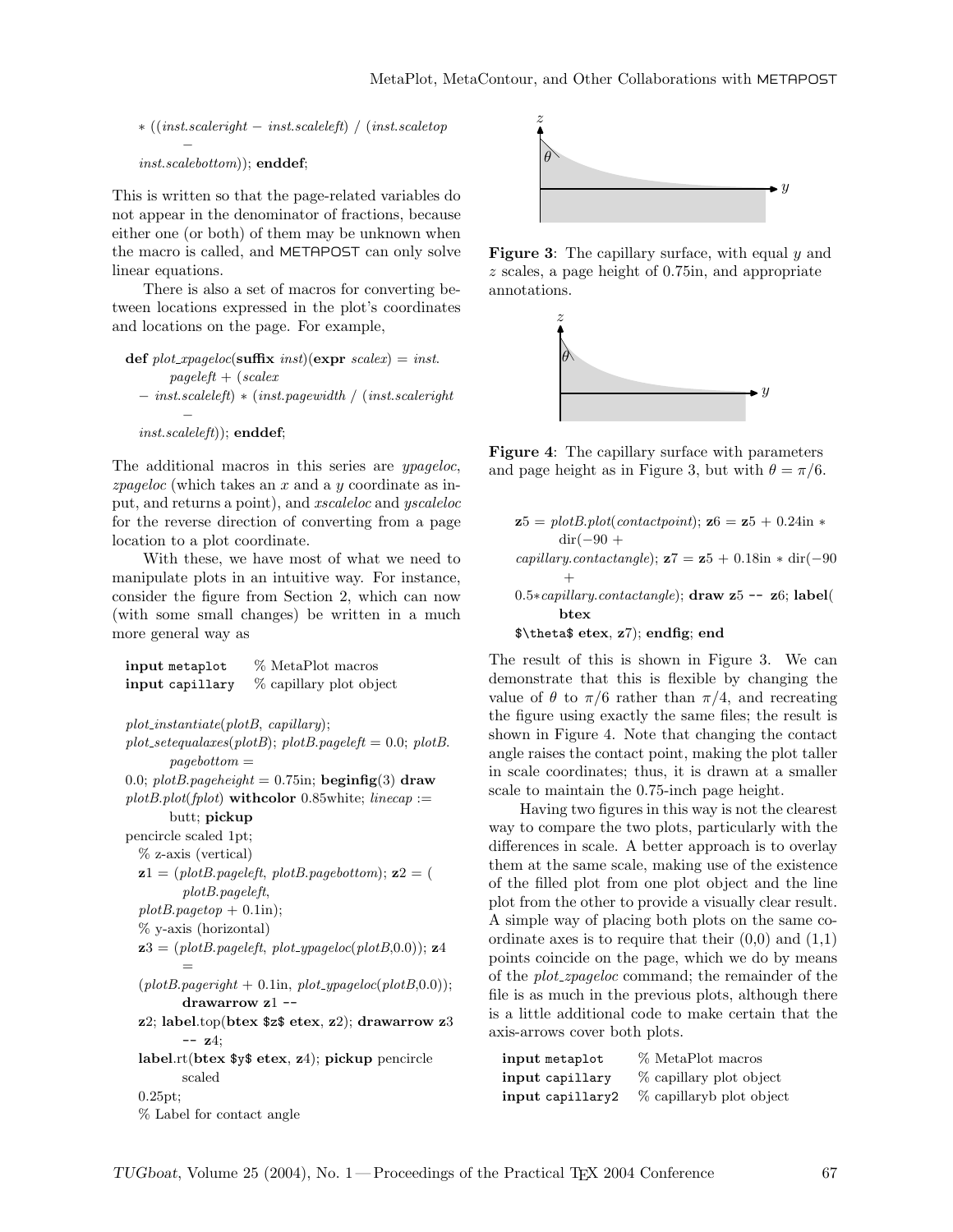

Figure 5: Two capillary surfaces, as in Figure 3 and Figure 4, showing the difference in the curves as a result of varying  $\theta$ .

```
plot\_instantiate(plotB, capillary);plot_setequalaxes(plotB); plotB.pageleft = 0.0; plotB.
        paqebottom =0.0; plotB.\textit{pageheight} = 0.75\text{in};
```

```
plot{\_}instantiate(plotC, \ capillary b); plot{\_}zpageloc(plotB, 0.0, 0.0) =
```

```
plot\_zpaqeloc(plotC, 0.0, 0.0); plot\_zpaqeloc(plotB, 1.0,1.0) =
```
 $plot\_zpageloc(plotC, 1.0, 1.0);$ 

```
\text{begining}(5) linecap := butt; pickup pencircle scaled
  1pt; draw plotB.plot(fplot) withcolor 0.85white;
         draw
```

```
plotC.plot(lplot) dashed evenly withpen pencircle
       scaled 0.5pt;
% z-axis (vertical)
```

```
z1 = (plotB, pageleft, plotB, pagebottom); x2 = plotBp_0 = k; y_2 =\max(\text{plotB}.\text{pagetop}, \text{plotC}.\text{pagetop}) + 0.1\text{in};% y-axis (horizontal)
z3 = (plotB, pageleft, plot\_ypageloc(plotB, 0.0)); x4=
\max(plotB.pageright, plotC.pageright) + 0.1in; y4 =plot_ypageloc(plotB,0.0); drawarrow z1 -- z2;
       label.top(btex
$z$ tetex, z2; drawarrow z3 - z4; label.rt(
```
btex \$y\$ etex, z4); endfig; end

The result of this is shown in Figure 5.

#### 3.4 Creation of axes

Any quantitative graph is meaningless without gridlabels for the coordinate axes, and so MetaPlot includes macros to create them. Unlike METAPOST's graph.mp package, MetaPlot's axis-drawing functionality requires that the user specify most of the details of the formatting, with the benefit of having a much more flexible implementation.<sup>4</sup>

The core of the axis-drawing functionality is a set of macros for creating generic tickmarks, labeled tickmarks, rows of tickmarks, and so forth, which are included with MetaPlot in a axes.mp file (and thus, for consistency, are prefaced with *axes* rather than  $plot_{-}$ ). These are interfaced to the plot object coordinates by the plot\_xtickscale and plot\_ytickscale macros.

def  $plot\_xtickscale$  (suffix inst) (expr startpoint, endpoint, ticklength , tickspace , tickdir , tickzero , tickstep , ticklabelformat )

= axes tickscale (

|                   | <i>startpoint</i> , % First endpoint of the tickrow   |
|-------------------|-------------------------------------------------------|
|                   | <i>endpoint</i> , % Second endpoint of the tickrow    |
|                   | ticklength, % Length of tickmarks                     |
|                   | <i>tickspace</i> , % Space between tickmark and label |
| $tickdir$ .       | % Tickmark direction                                  |
|                   | $plot\_xscaleloc (inst)(\text{spart}(startpoint)),$   |
|                   | % Coordinate value at first endpoint                  |
|                   | $plot\_xscaleloc (inst)(xpart(endpoint)),$            |
|                   | % Coordinate value at second                          |
| endpoint          |                                                       |
| tickzero,         | % Coordinate value for a known                        |
|                   | % tick location                                       |
| $ticksep$ ,       | % Coordinate space between ticks                      |
| tick label format |                                                       |
|                   | % Format for tick labels                              |
|                   | (syntax from format.mp package)<br>%                  |
|                   | % (use "" for no tick labels)                         |
| enddef;           |                                                       |

The *plot-ytickscale* definition is nearly identical. Note that these macros do not actually draw the tickmarks; they return a picture object, which can then be explicitly drawn or otherwise manipulated.

A simple way of adding grid labels to the previous example would be the following:

 $begin{bmatrix}6 \end{bmatrix}$  $\%$  [... repeat of definitions from fig(4)...]  $x5 = plotB$ .*pageleft*;  $x6 = x4$ ;  $y5 = y6 = plotB$ .pagebottom; draw  $plot\_xtickscale(plotB)(z5, z6,$ 0.08in, 0.06in, down, 0.0, 1.0, "%3f") with pencircle scaled 0.5pt;  $y7 = plotB$ . pagebottom;  $y8 = y2$ ; x7  $= x8 = plotB$ .*pageleft*; **draw** *plot\\_ytickscale*(*plotB*)( z7, z8,

<sup>4</sup> There is, of course, no need for flexible implementations and simple interfaces to be mutually exclusive, and functions for more automated axes may be included in MetaPlot as it continues to be developed.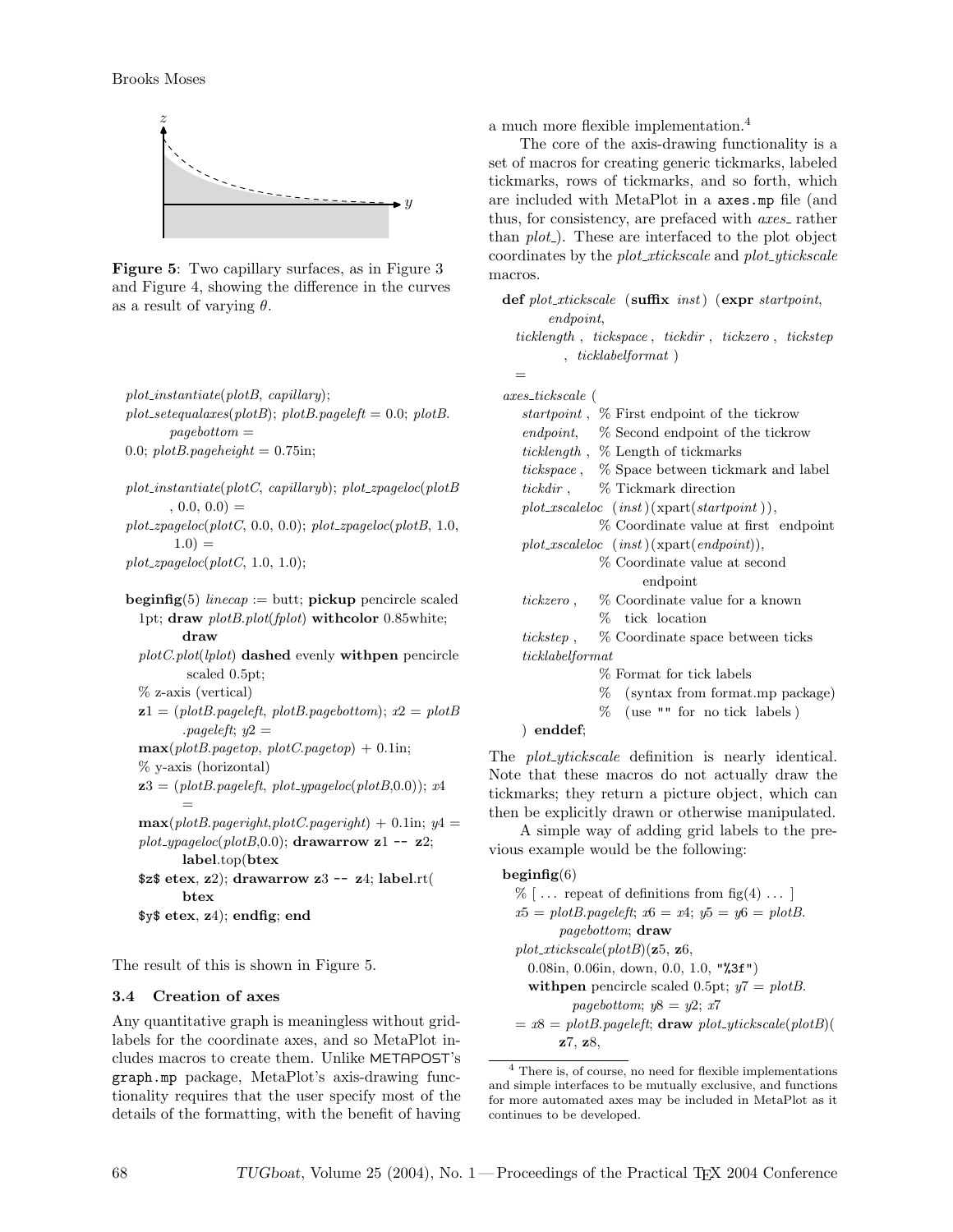

Figure 6: A repeat of Figure 5, with simple grid labels added.

0.08in, 0.06in, left, 0.0, 0.5, "%3f") withpen pencircle scaled 0.5pt; endfig;

The results of this are shown in Figure 6. As can be seen with the x-axis, the tickscale macros do not include the axis-lines themselves, thus allowing the user to draw them with a different line style than that used for the ticks, or to leave them off entirely.

For a more polished look, we can move the grid ticks a small distance away from the plot, limit the y-axis range to the region that has meaningful significance, and add intermediate ticks without labels. In addition, this example illustrates the use of the tickzero parameter to start the labeled x-axis ticks at 0.5 rather than zero.

#### $begin{bmatrix} 6 & 7 \end{bmatrix}$

 $\%$  [... repeat of definitions from fig(4) ... ]  $x5 = plotB$ .*pageleft*;  $x6 = x4 - 0.1$ in;  $y5 = y6 = 0.1$ plotB.pagebottom − 0.06in; draw  $plot\_xtickscale(plotB)(z5, z6,$ 0.08in, 0.06in, down, 0.5, 1.0, "%3f") withpen pencircle scaled 0.5pt; draw  $plot\_xtickscale(plotB)(z5,$ z6, 0.08in, 0.06in, down, 0.0, 1.0, "") withpen pencircle scaled 0.5pt; draw  $plot\_xtickscale(plotB)(z5, z6, 0.04in,$ 0.06in, down, 0.0, 0.1, "") with pen pencircle scaled 0.5pt;  $y7 =$  $y4$ ;  $y8 = y2 -$ 0.1in;  $x7 = x8 = plotB$ .*pageleft* - 0.06in; **draw** $plot\_ytickscale(plotB)(z7, z8,$ 0.08in, 0.06in, left, 0.0, 0.5, "%3f") with pencircle scaled 0.5pt; draw  $plot\_ytickscale(plotB)(z7,$ z8, 0.04in, 0.06in, left, 0.0, 0.1, "") withpen pencircle scaled 0.5pt; endfig;



Figure 7: A repeat of Figure 5 again, with more advanced grid labels.

# 3.5 MetaContour: A C++ program for contour plots

Now that the METAPOST side of the collaboration has been described in some detail, we return to the matter of programs that generate plot objects as output. One of the particular reasons for developing MetaPlot was to have a way of producing contour plots, and so the MetaPlot package comes with a C++ program, MetaContour, for creating them.

The internals of MetaContour are beyond the scope of this paper, but it does make use of one additional capability of plot objects that is worth noting — the ability to include color information. The plot object is defined with commands like the following, with color directives.

| $picture\ contplot A. LinePlot; \ contplot A. LinePlot :=$        |
|-------------------------------------------------------------------|
| nullpicture; addto                                                |
| contplotA.LinePlot doublepath (0.48075,0.50000)                   |
| $-$ (0.48163,0.50597)                                             |
| withcolor <i>contourcolor</i> 27; addto <i>contplotA.LinePlot</i> |
| doublepath                                                        |
| $(0.48420, 0.50000)$ -- $(0.48492, 0.50490)$ withcolor            |
| <i>contourcolor</i> 28; addto                                     |
| contplotA.LinePlot doublepath (0.45994,0.50000)                   |
| $-$ (0.46169,0.51245)                                             |
| withcolor <i>contourcolor</i> 23;                                 |
| $\%$ [ and so forth ]                                             |
| Then, before the plot object file is read into the main           |

METAPOST file, the *contourcolor* array is defined as desired.

% Contour colors for grayscale scheme color *contourcolor* $[$ ; *contourcolor* $0 = 1$  white;  $contourcolor1 =$ 0.98white;  $\%$   $\lceil \dots$  and so forth  $\dots \rceil$  $contourcolor30 = 0.4 \text{white};$ 

Thus, each line of the contour plot is associated with a color, and it will be drawn in that color unless it is overridden by another color directive; for instance,

The result is shown in Figure 7.